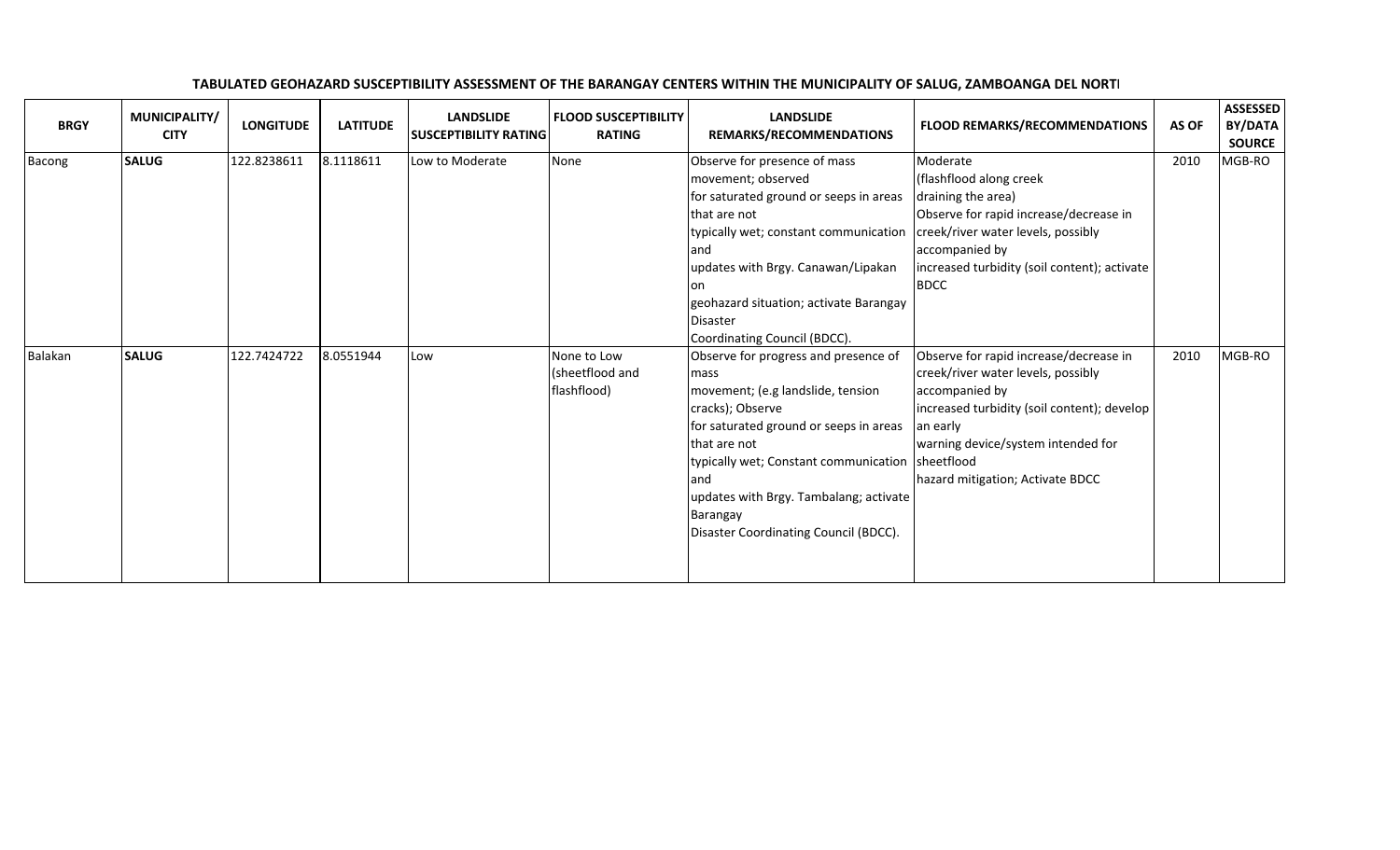| Binoni | <b>SALUG</b> | 122.8010556 | 8.0676389 | Low to moderate | None | <b>High</b>                              | Moderate                                    | 2010 | MGB-RO |
|--------|--------------|-------------|-----------|-----------------|------|------------------------------------------|---------------------------------------------|------|--------|
|        |              |             |           |                 |      | (steep road cuts going to                | (flashflood along creeks                    |      |        |
|        |              |             |           |                 |      | Pukay and Mauswagon                      | draining the area.)                         |      |        |
|        |              |             |           |                 |      | $ $ (Godod))                             | Observe for rapid increase/decrease in      |      |        |
|        |              |             |           |                 |      | Monitor progress of mass movement        | creek/river water levels, possibly          |      |        |
|        |              |             |           |                 |      | (e.g.                                    | accompanied by                              |      |        |
|        |              |             |           |                 |      | landslides, tension cracks); oserved for | increased turbidity (soil content); develop |      |        |
|        |              |             |           |                 |      | saturated                                | an early                                    |      |        |
|        |              |             |           |                 |      | ground or seeps in areas that are not    | warning device/system intended for          |      |        |
|        |              |             |           |                 |      | typically wet;                           | flashflood                                  |      |        |
|        |              |             |           |                 |      | observe for presence of mass             | related hazard prevention;; activate BDCC   |      |        |
|        |              |             |           |                 |      | movement; constant                       |                                             |      |        |
|        |              |             |           |                 |      | communication and updates with Brgy.     |                                             |      |        |
|        |              |             |           |                 |      | Pukay on                                 |                                             |      |        |
|        |              |             |           |                 |      | geohazard situation; activate Barangay   |                                             |      |        |
|        |              |             |           |                 |      | <b>Disaster</b>                          |                                             |      |        |
|        |              |             |           |                 |      | Coordinating Council (BDCC).             |                                             |      |        |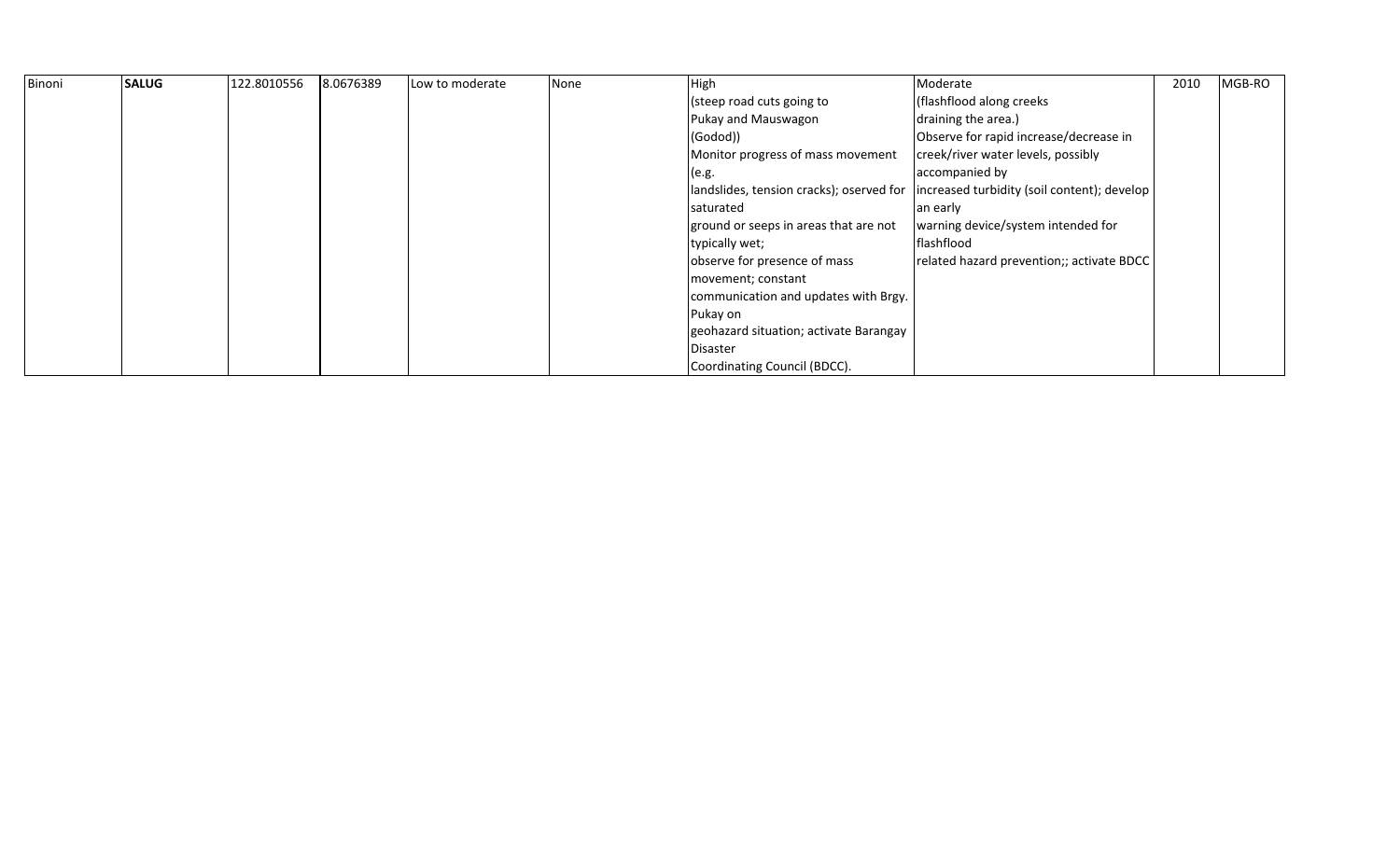| Calucap | <b>SALUG</b> | 122.7196944 | 8.0023889 | Low to moderate | None | High (steep slopes and valley                  | High                                        | 2010 | MGB-RO |  |
|---------|--------------|-------------|-----------|-----------------|------|------------------------------------------------|---------------------------------------------|------|--------|--|
|         |              |             |           |                 |      | side near Calucap and                          | (flashflood along Calucap                   |      |        |  |
|         |              |             |           |                 |      | Mucas Rivers. Monitor progress of              | and Mucas Rivers                            |      |        |  |
|         |              |             |           |                 |      | mass movement (e.g.                            | Observe for rapid increase/decrease in      |      |        |  |
|         |              |             |           |                 |      | andslides, tension cracks) along steep         | creek/river water levels, possibly          |      |        |  |
|         |              |             |           |                 |      | slopes;                                        | accompanied by                              |      |        |  |
|         |              |             |           |                 |      | Observe for presence of mass                   | increased turbidity (soil content); develop |      |        |  |
|         |              |             |           |                 |      | movement; develop                              | an early                                    |      |        |  |
|         |              |             |           |                 |      | an early warning device/system                 | warning device/system intended for          |      |        |  |
|         |              |             |           |                 |      | intended for landslide related hazard          | flashflood                                  |      |        |  |
|         |              |             |           |                 |      | prevention; observed for                       | related hazard prevention; Construct foot   |      |        |  |
|         |              |             |           |                 |      | saturated ground or seeps in areas that bridge |                                             |      |        |  |
|         |              |             |           |                 |      | are not                                        | across Calucap River. Construct steel       |      |        |  |
|         |              |             |           |                 |      | typically wet; observe for sunken and          | bridge                                      |      |        |  |
|         |              |             |           |                 |      | displaced                                      | across Mucas River from Diunan; Activate    |      |        |  |
|         |              |             |           |                 |      | road surfaces; identify evacuation site        | <b>BDCC</b>                                 |      |        |  |
|         |              |             |           |                 |      | (barangay                                      |                                             |      |        |  |
|         |              |             |           |                 |      | center); constant communication and            |                                             |      |        |  |
|         |              |             |           |                 |      | updates with                                   |                                             |      |        |  |
|         |              |             |           |                 |      | Brgy. New Dapitan (Tampilisan) on              |                                             |      |        |  |
|         |              |             |           |                 |      | geohazard                                      |                                             |      |        |  |
|         |              |             |           |                 |      | situation; activate Barangay Disaster          |                                             |      |        |  |
|         |              |             |           |                 |      | Coordinating                                   |                                             |      |        |  |
|         |              |             |           |                 |      | Council (BDCC).                                |                                             |      |        |  |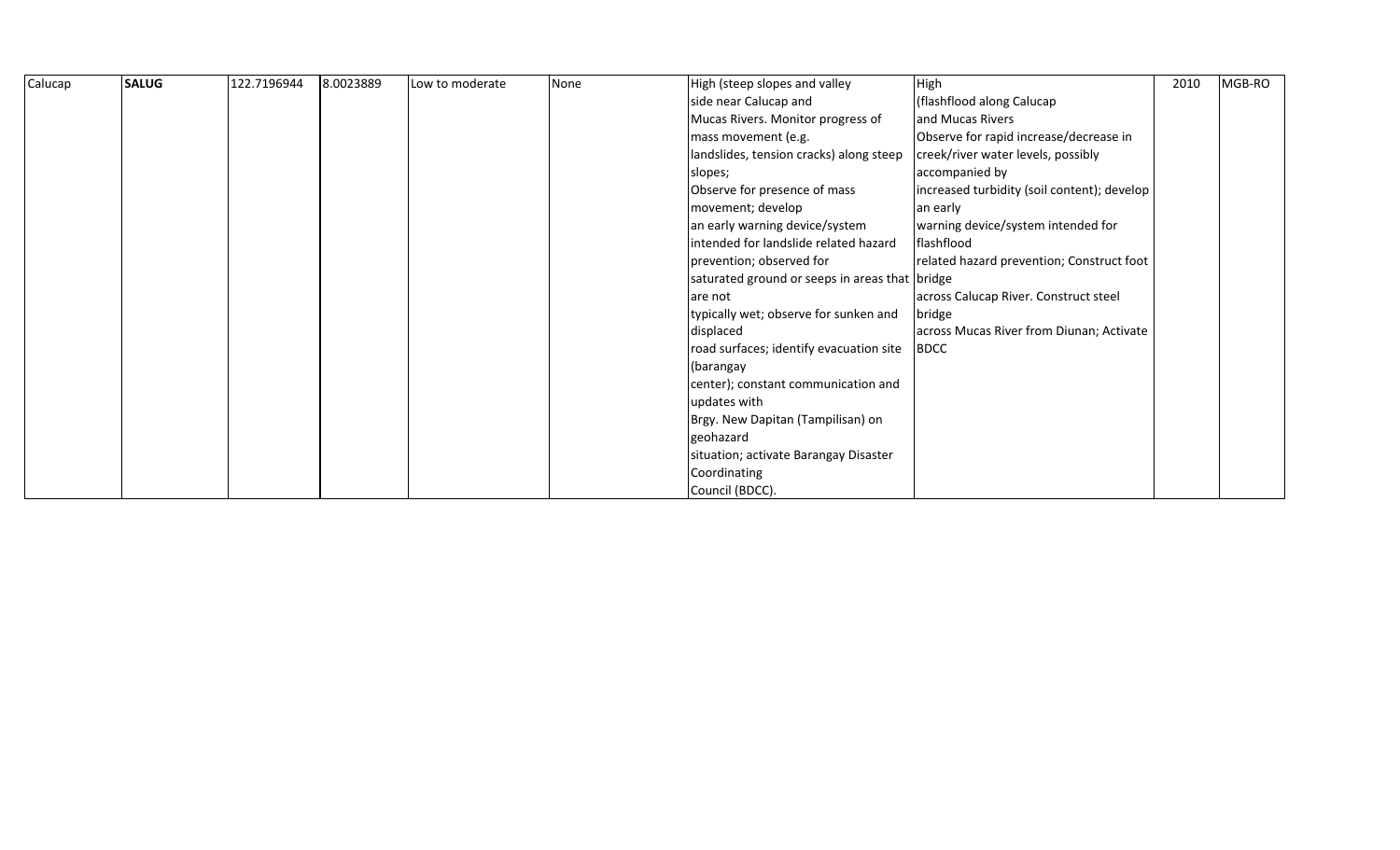| Canawan | <b>SALUG</b> | 122.8074444 | 8.1114722 | Low to Moderate | None | High                                    | Moderate                                     | 2010 | MGB-RO |
|---------|--------------|-------------|-----------|-----------------|------|-----------------------------------------|----------------------------------------------|------|--------|
|         |              |             |           |                 |      | (road cut from                          | (flashflood along river                      |      |        |
|         |              |             |           |                 |      | Caracol to Canawan)                     | traversing the area)                         |      |        |
|         |              |             |           |                 |      | Observe for presence of mass            | Observe for rapid increase/decrease in       |      |        |
|         |              |             |           |                 |      | movement; develop                       | creek/river water levels, possibly           |      |        |
|         |              |             |           |                 |      | an early warning device/system          | accompanied by                               |      |        |
|         |              |             |           |                 |      | intended for                            | increased turbidity (soil content); Activate |      |        |
|         |              |             |           |                 |      | landslide related hazard prevention;    | <b>BDCC</b>                                  |      |        |
|         |              |             |           |                 |      | observed for                            |                                              |      |        |
|         |              |             |           |                 |      | saturated ground or seeps in areas that |                                              |      |        |
|         |              |             |           |                 |      | are not                                 |                                              |      |        |
|         |              |             |           |                 |      | typically wet; observe for sunken and   |                                              |      |        |
|         |              |             |           |                 |      | displaced                               |                                              |      |        |
|         |              |             |           |                 |      | road surfaces; constant communication   |                                              |      |        |
|         |              |             |           |                 |      | and                                     |                                              |      |        |
|         |              |             |           |                 |      | updates with Brgys. Caracol/Bacong on   |                                              |      |        |
|         |              |             |           |                 |      | geohazard situation; activate Barangay  |                                              |      |        |
|         |              |             |           |                 |      | <b>Disaster</b>                         |                                              |      |        |
|         |              |             |           |                 |      | Coordinating Council (BDCC).            |                                              |      |        |
|         |              |             |           |                 |      |                                         |                                              |      |        |
| Caracol | <b>SALUG</b> | 122.7846389 | 8.1153056 | Low to moderate | None | Moderate                                | Low                                          | 2010 | MGB-RO |
|         |              |             |           |                 |      | (creek channel)                         | (flashflood along creeks                     |      |        |
|         |              |             |           |                 |      | Observe for presence of mass            | draining the area)                           |      |        |
|         |              |             |           |                 |      | movement; develop                       | Observe for rapid increase/decrease in       |      |        |
|         |              |             |           |                 |      | an early warning device/system          | creek/river water levels, possibly           |      |        |
|         |              |             |           |                 |      | intended for                            | accompanied by                               |      |        |
|         |              |             |           |                 |      | landslide related hazard prevention;    | increased turbidity (soil content); Activate |      |        |
|         |              |             |           |                 |      | observe for                             | <b>BDCC</b>                                  |      |        |
|         |              |             |           |                 |      | sunken and displaced road surfaces;     |                                              |      |        |
|         |              |             |           |                 |      | constant                                |                                              |      |        |
|         |              |             |           |                 |      | communication and updates with          |                                              |      |        |
|         |              |             |           |                 |      | Brgys.                                  |                                              |      |        |
|         |              |             |           |                 |      | Poblacion/Canawan on geohazard          |                                              |      |        |
|         |              |             |           |                 |      | situation;                              |                                              |      |        |
|         |              |             |           |                 |      | activate Barangay Disaster              |                                              |      |        |
|         |              |             |           |                 |      | Coordinating Council                    |                                              |      |        |
|         |              |             |           |                 |      | (BDCC).                                 |                                              |      |        |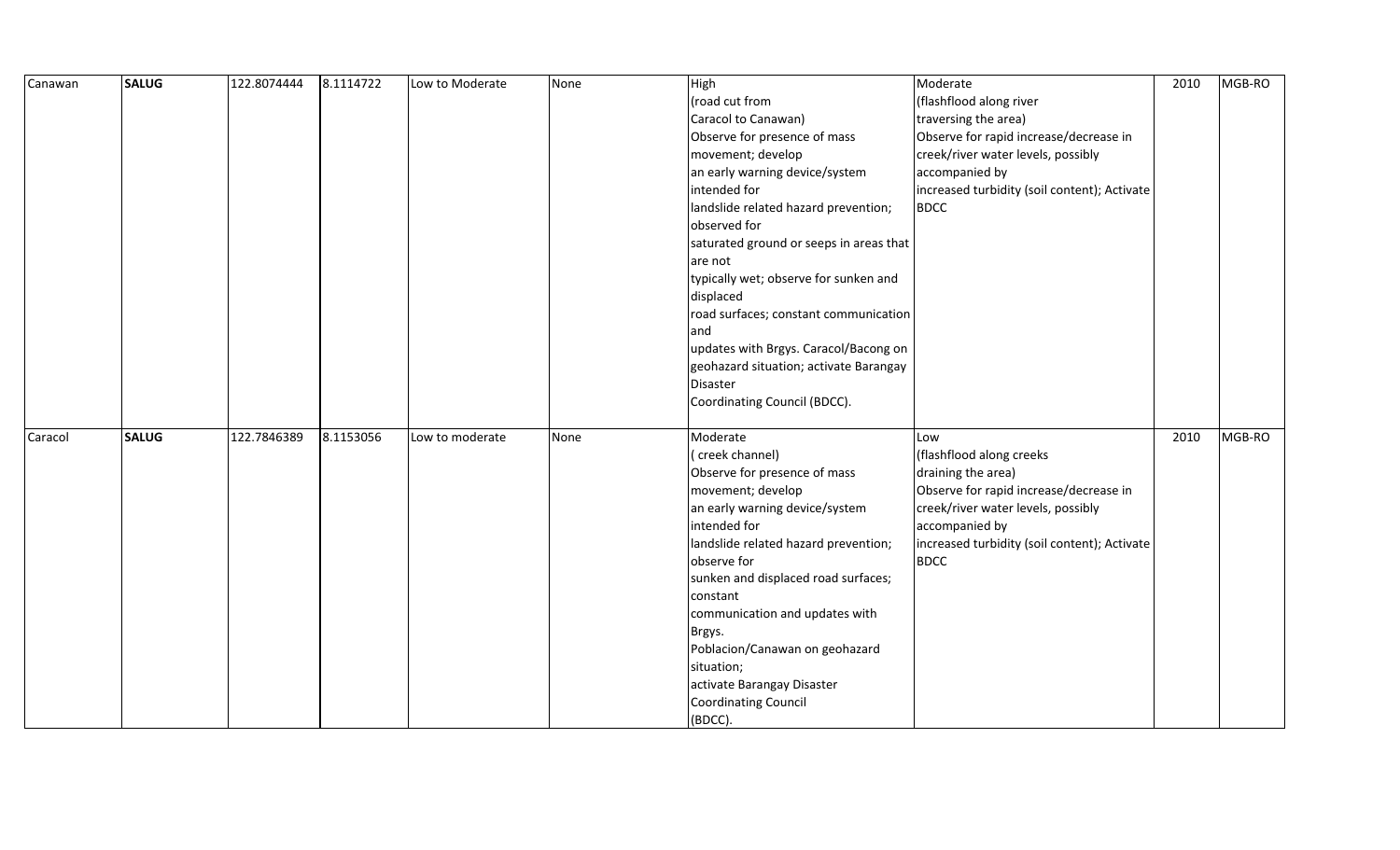| Danao  | <b>SALUG</b> | 122.7591667 | 8.0704167 | Low to moderate | None | Observe for presence of mass                  |                                              | 2010 | MGB-RO |
|--------|--------------|-------------|-----------|-----------------|------|-----------------------------------------------|----------------------------------------------|------|--------|
|        |              |             |           |                 |      | movement; develop                             |                                              |      |        |
|        |              |             |           |                 |      | an early warning device/system                |                                              |      |        |
|        |              |             |           |                 |      | intended for                                  |                                              |      |        |
|        |              |             |           |                 |      | landslide related hazard prevention;          |                                              |      |        |
|        |              |             |           |                 |      | observe for                                   |                                              |      |        |
|        |              |             |           |                 |      | sunken and displaced road surfaces;           |                                              |      |        |
|        |              |             |           |                 |      | constant                                      |                                              |      |        |
|        |              |             |           |                 |      | communication and updates with                |                                              |      |        |
|        |              |             |           |                 |      | barangay                                      |                                              |      |        |
|        |              |             |           |                 |      | Tambalang on geohazard situation;             |                                              |      |        |
|        |              |             |           |                 |      | activate                                      |                                              |      |        |
|        |              |             |           |                 |      | <b>Barangay Disaster Coordinating Council</b> |                                              |      |        |
|        |              |             |           |                 |      | (BDCC).                                       |                                              |      |        |
| Dinoan | <b>SALUG</b> | 122.7304444 | 8.0320278 | Low to Moderate | None | Observe for presence of mass                  | Low                                          | 2010 | MGB-RO |
|        |              |             |           |                 |      | movement; develop                             | (flashflood along head                       |      |        |
|        |              |             |           |                 |      | an early warning device/system                | gully draining toward                        |      |        |
|        |              |             |           |                 |      | intended for                                  | Tambalan area)                               |      |        |
|        |              |             |           |                 |      | landslide related hazard prevention;          | Observe for rapid increase/decrease in       |      |        |
|        |              |             |           |                 |      | Observed for saturated ground or              | creek/river water levels, possibly           |      |        |
|        |              |             |           |                 |      | seeps in areas                                | accompanied by                               |      |        |
|        |              |             |           |                 |      | that are not typically wet; observe for       | increased turbidity (soil content); Activate |      |        |
|        |              |             |           |                 |      | sunken and                                    | <b>BDCC</b>                                  |      |        |
|        |              |             |           |                 |      | displaced road surfaces; constant             |                                              |      |        |
|        |              |             |           |                 |      | communication                                 |                                              |      |        |
|        |              |             |           |                 |      | and updates with Brgy. Balakan on             |                                              |      |        |
|        |              |             |           |                 |      | geohazard                                     |                                              |      |        |
|        |              |             |           |                 |      | situation; activate Barangay Disaster         |                                              |      |        |
|        |              |             |           |                 |      | Coordinating                                  |                                              |      |        |
|        |              |             |           |                 |      | Council (BDCC).                               |                                              |      |        |
|        |              |             |           |                 |      |                                               |                                              |      |        |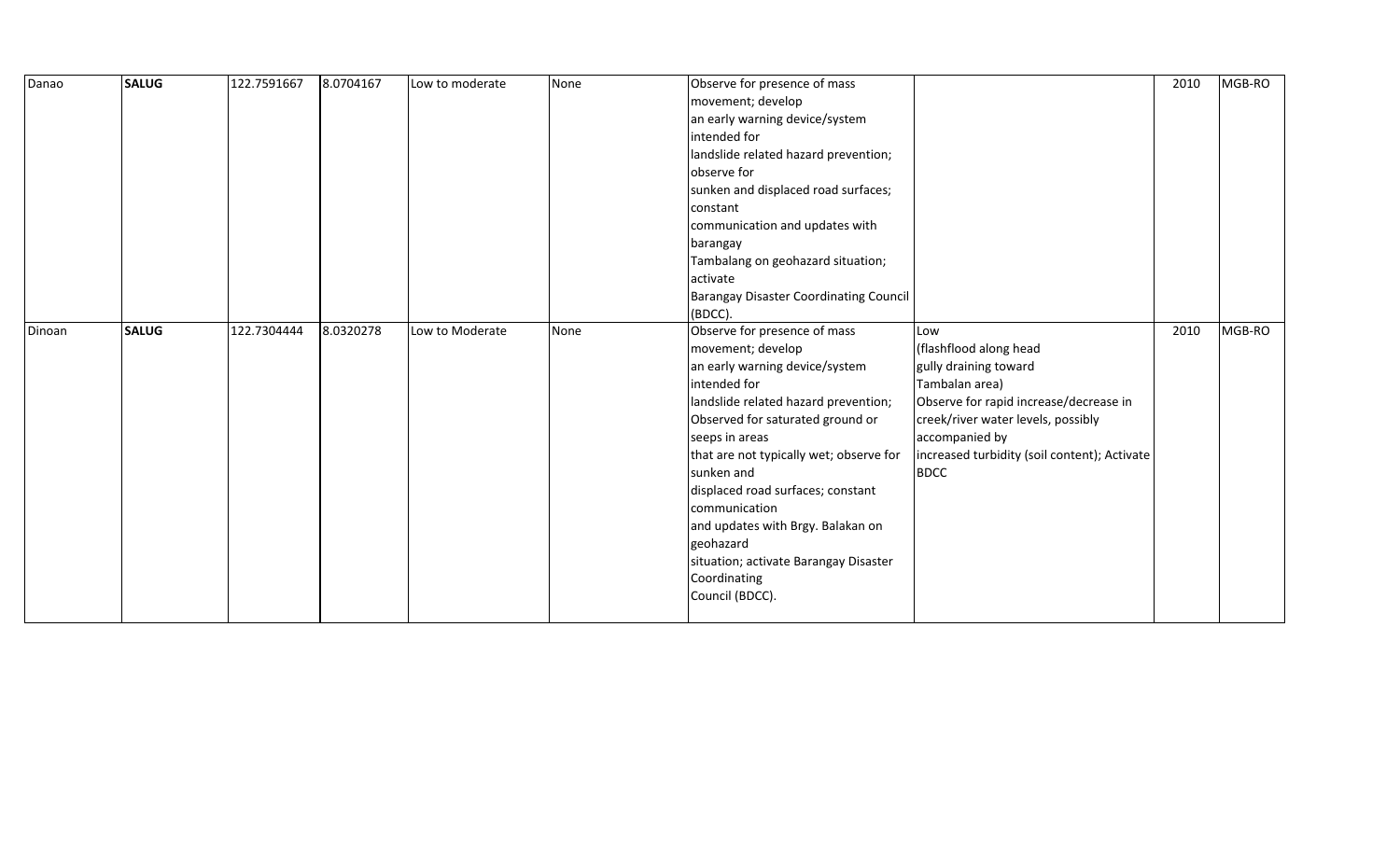| Dipolod | <b>SALUG</b> | 122.8282222 | 8.0570833 | Low to moderate | None | Observe for presence of mass                              | Moderate                               | 2010 | MGB-RO |
|---------|--------------|-------------|-----------|-----------------|------|-----------------------------------------------------------|----------------------------------------|------|--------|
|         |              |             |           |                 |      | movement; develop                                         | (flashflood along tributaries          |      |        |
|         |              |             |           |                 |      | an early warning device/system                            | of Salug River transected              |      |        |
|         |              |             |           |                 |      | lintended for                                             | by Santo Niño-Dipolod                  |      |        |
|         |              |             |           |                 |      | landslide related hazard prevention;                      | road)                                  |      |        |
|         |              |             |           |                 |      | observed for                                              | Monitor and observe for rapid          |      |        |
|         |              |             |           |                 |      | saturated ground or seeps in areas that increase/decrease |                                        |      |        |
|         |              |             |           |                 |      | are not                                                   | in creek/river water levels, possibly  |      |        |
|         |              |             |           |                 |      | typically wet; observe for sunken and                     | accompanied                            |      |        |
|         |              |             |           |                 |      | displaced                                                 | by increased turbidity (soil content); |      |        |
|         |              |             |           |                 |      | road surfaces; constant communication Activate            |                                        |      |        |
|         |              |             |           |                 |      | land                                                      | <b>BDCC</b>                            |      |        |
|         |              |             |           |                 |      | updates with Brgy. Binoni on                              |                                        |      |        |
|         |              |             |           |                 |      | geohazard situation;                                      |                                        |      |        |
|         |              |             |           |                 |      | activate Barangay Disaster                                |                                        |      |        |
|         |              |             |           |                 |      | Coordinating Council                                      |                                        |      |        |
|         |              |             |           |                 |      | $(BDCC)$ .                                                |                                        |      |        |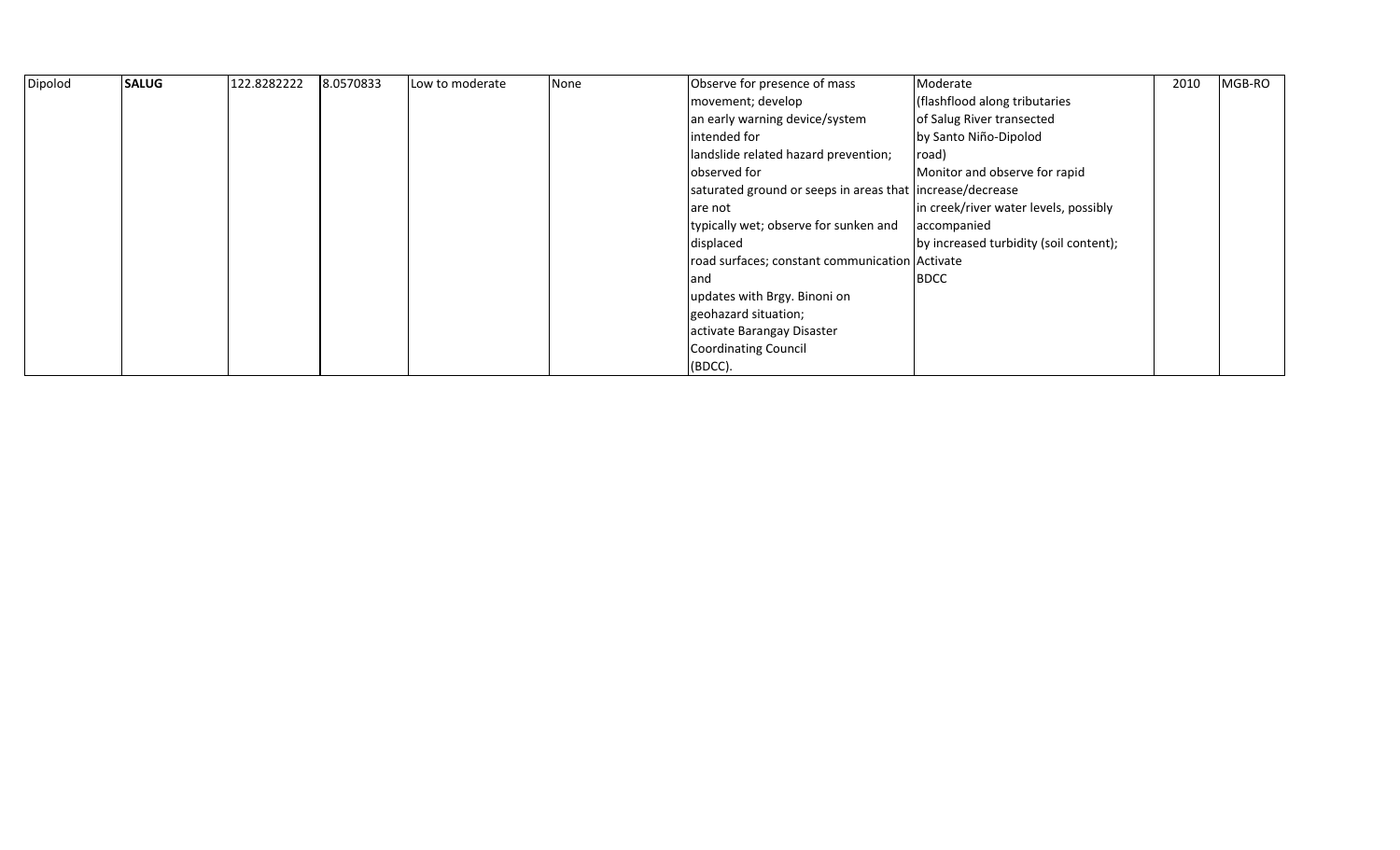| Fatima (Pogan) | <b>SALUG</b> | 122.8628611 | 8.0697222 | Low to Moderate | None | Moderate to High                         | Low                                    | 2010 | MGB-RO |
|----------------|--------------|-------------|-----------|-----------------|------|------------------------------------------|----------------------------------------|------|--------|
|                |              |             |           |                 |      | (Tapalan-Fatima road cut)                | (flashflood along head                 |      |        |
|                |              |             |           |                 |      | Monitor and observe for progress and     | creek)                                 |      |        |
|                |              |             |           |                 |      | presence of                              | Observe for rapid increase/decrease in |      |        |
|                |              |             |           |                 |      | mass movement (e.g landslide, tension    | creek/river water levels, possibly     |      |        |
|                |              |             |           |                 |      | cracks);                                 | accompanied by                         |      |        |
|                |              |             |           |                 |      | develop an early warning                 | increased turbidity (soil content);    |      |        |
|                |              |             |           |                 |      | device/system intended                   |                                        |      |        |
|                |              |             |           |                 |      | for landslide-related hazard             |                                        |      |        |
|                |              |             |           |                 |      | prevention/mitigation; Develop an        |                                        |      |        |
|                |              |             |           |                 |      | early warning                            |                                        |      |        |
|                |              |             |           |                 |      | device system intended for landslide     |                                        |      |        |
|                |              |             |           |                 |      | related                                  |                                        |      |        |
|                |              |             |           |                 |      | hazard prevention; Observe for           |                                        |      |        |
|                |              |             |           |                 |      | saturated ground                         |                                        |      |        |
|                |              |             |           |                 |      | or seeps in areas that are not typically |                                        |      |        |
|                |              |             |           |                 |      | wet;                                     |                                        |      |        |
|                |              |             |           |                 |      | Observe for sunken and displaced road    |                                        |      |        |
|                |              |             |           |                 |      | surfaces;                                |                                        |      |        |
|                |              |             |           |                 |      | Constant communication and updates       |                                        |      |        |
|                |              |             |           |                 |      | with Brgy.                               |                                        |      |        |
|                |              |             |           |                 |      | Talapan on geohazard situation;          |                                        |      |        |
|                |              |             |           |                 |      | activate Barangay                        |                                        |      |        |
|                |              |             |           |                 |      | Disaster Coordinating Council (BDCC).    |                                        |      |        |
|                |              |             |           |                 |      |                                          |                                        |      |        |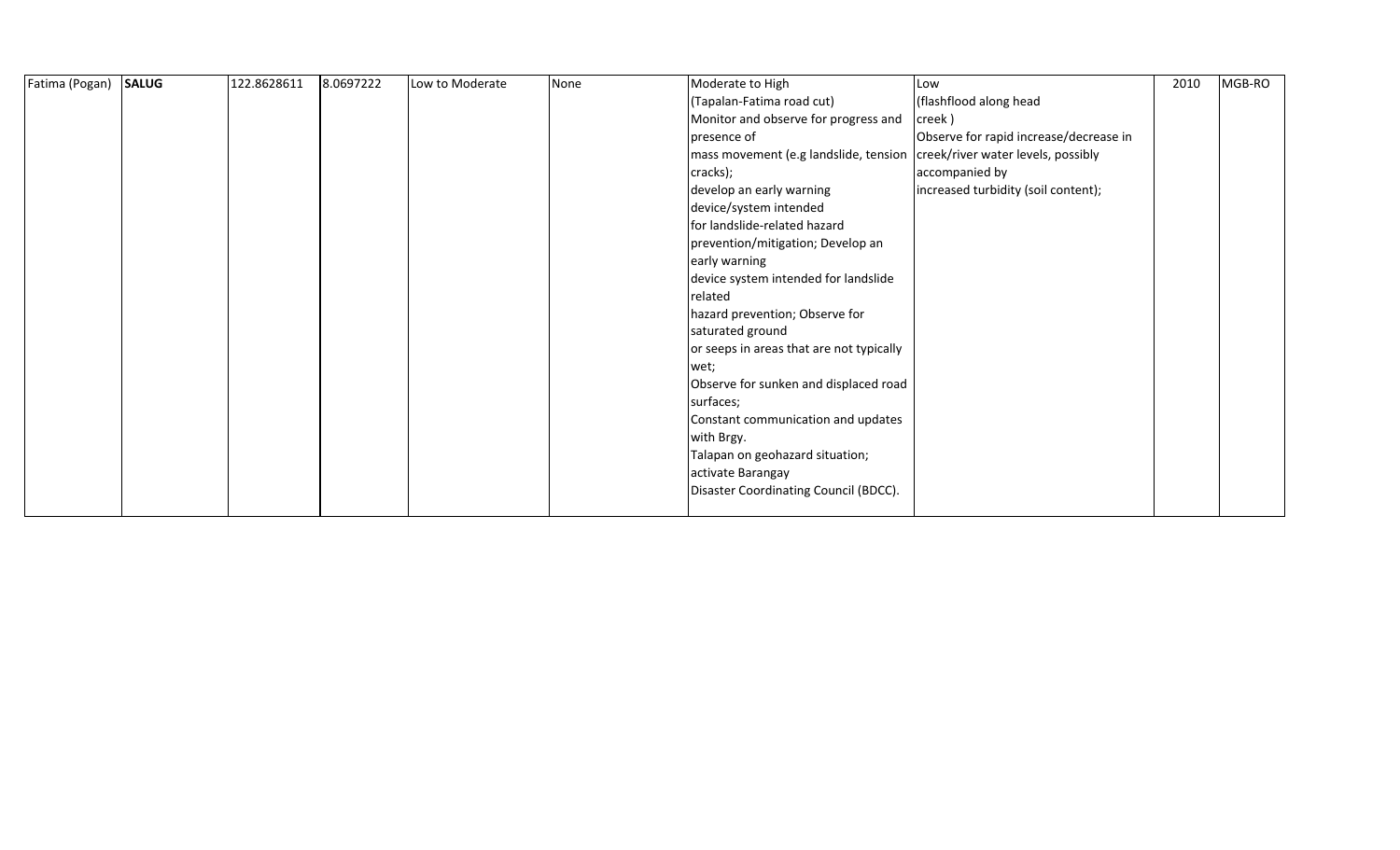| Liguac  | <b>SALUG</b> | 122.7592222 | 8.0957500 | Low to moderate | None                 | Observe for presence of mass                                                | High                                         | 2010 | MGB-RO |
|---------|--------------|-------------|-----------|-----------------|----------------------|-----------------------------------------------------------------------------|----------------------------------------------|------|--------|
|         |              |             |           |                 |                      | movement; develop                                                           | (flashflood along Salug                      |      |        |
|         |              |             |           |                 |                      | an early warning device/system                                              | River)                                       |      |        |
|         |              |             |           |                 |                      | intended for                                                                | Observe for rapid increase/decrease in       |      |        |
|         |              |             |           |                 |                      | landslide related hazard prevention;                                        | creek/river water levels, possibly           |      |        |
|         |              |             |           |                 |                      | observed for                                                                | accompanied by                               |      |        |
|         |              |             |           |                 |                      | saturated ground or seeps in areas that increased turbidity (soil content); |                                              |      |        |
|         |              |             |           |                 |                      | are not                                                                     |                                              |      |        |
|         |              |             |           |                 |                      | typically wet; observe for sunken and                                       |                                              |      |        |
|         |              |             |           |                 |                      | displaced                                                                   |                                              |      |        |
|         |              |             |           |                 |                      | road surfaces; constant communication                                       |                                              |      |        |
|         |              |             |           |                 |                      | and                                                                         |                                              |      |        |
|         |              |             |           |                 |                      | updates with Brgy. Poblacion on                                             |                                              |      |        |
|         |              |             |           |                 |                      | geohazard                                                                   |                                              |      |        |
|         |              |             |           |                 |                      | situation; activate barangay disaster                                       |                                              |      |        |
|         |              |             |           |                 |                      | coordinating                                                                |                                              |      |        |
|         |              |             |           |                 |                      | council.                                                                    |                                              |      |        |
| Lipakan | <b>SALUG</b> | 122.8425000 | 8.1266389 | Low to Moderate | High                 | Observe for presence of mass                                                | Channel scouring is                          | 2010 | MGB-RO |
|         |              |             |           |                 | (Sheetflood and      | movement; observed                                                          | evident                                      |      |        |
|         |              |             |           |                 | flashflood           | for saturated ground or seeps in areas                                      | Observe for rapid increase/decrease in       |      |        |
|         |              |             |           |                 | along Lipakan River) | that are not                                                                | creek/river water levels, possibly           |      |        |
|         |              |             |           |                 |                      | typically wet; observe for sunken and                                       | accompanied by                               |      |        |
|         |              |             |           |                 |                      | displaced                                                                   | increased turbidity (soil content); develop  |      |        |
|         |              |             |           |                 |                      | road surfaces; constant communication an early                              |                                              |      |        |
|         |              |             |           |                 |                      | and                                                                         | warning device/system intended for           |      |        |
|         |              |             |           |                 |                      | updates with Brgys. Bacong/Ramon                                            | sheetflood/flashflood related hazard         |      |        |
|         |              |             |           |                 |                      | Magsaysay                                                                   | prevention;                                  |      |        |
|         |              |             |           |                 |                      | on geohazard situation; activate                                            | Identify evacuation site; re route the river |      |        |
|         |              |             |           |                 |                      | <b>Barangay Disaster</b>                                                    | channel                                      |      |        |
|         |              |             |           |                 |                      | Coordinating Council (BDCC).                                                | away from the national road; construct       |      |        |
|         |              |             |           |                 |                      |                                                                             | protective                                   |      |        |
|         |              |             |           |                 |                      |                                                                             | embankment along the outer curve of the      |      |        |
|         |              |             |           |                 |                      |                                                                             | river;                                       |      |        |
|         |              |             |           |                 |                      |                                                                             | <b>Activate BDCC</b>                         |      |        |
|         |              |             |           |                 |                      |                                                                             |                                              |      |        |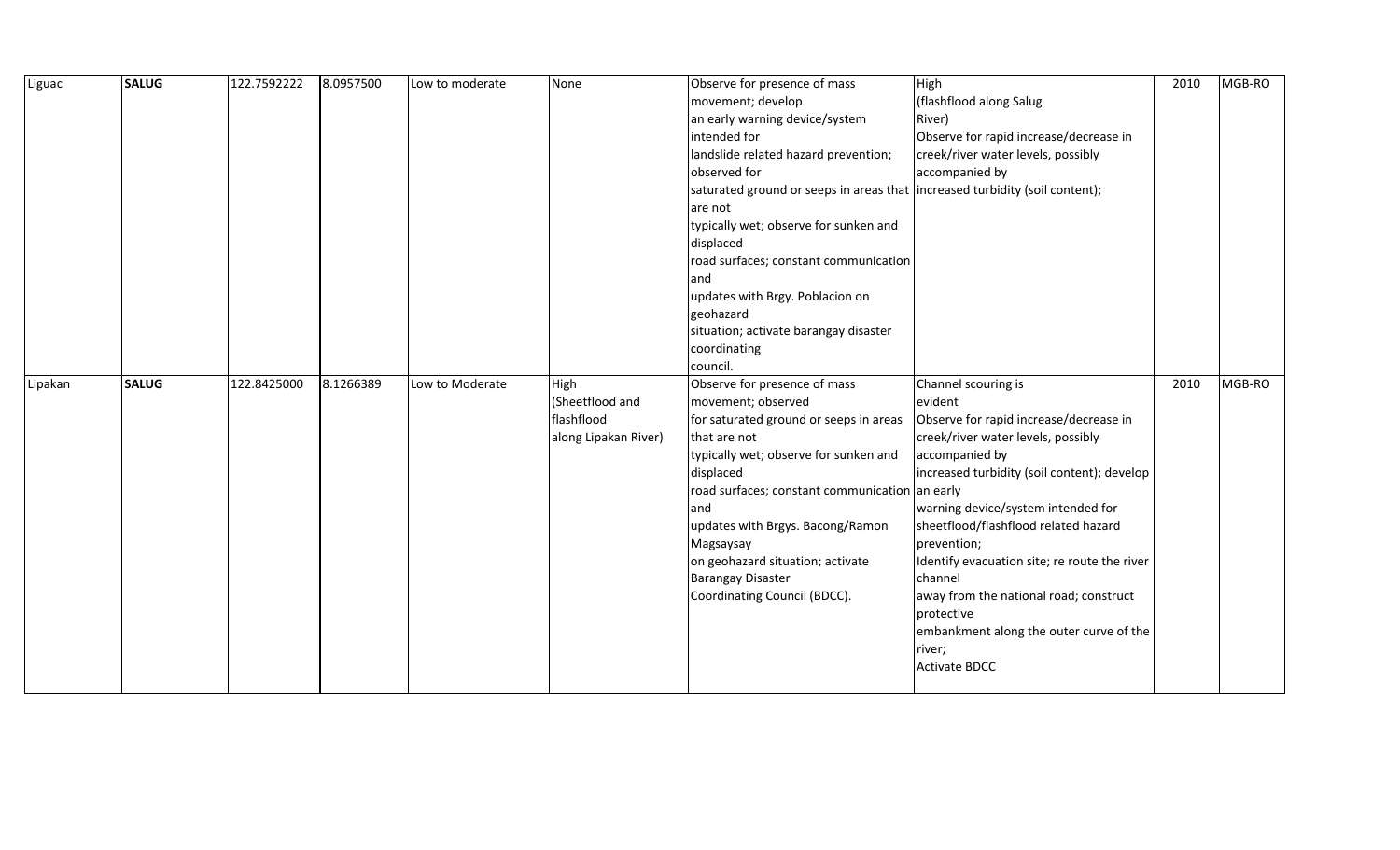| Mucas     | <b>SALUG</b> | 122.7405000 | 8.1056667 | Low             | Low                     | Observe for presence of mass           | Observe for rapid increase/decrease in      | 2010 | MGB-RO |
|-----------|--------------|-------------|-----------|-----------------|-------------------------|----------------------------------------|---------------------------------------------|------|--------|
|           |              |             |           |                 | (sheetflood)            | movement; observed                     | creek/river water levels, possibly          |      |        |
|           |              |             |           |                 | High                    | for saturated ground or seeps in areas | accompanied by                              |      |        |
|           |              |             |           |                 | (Sheetflood/flashflood  | that are not                           | increased turbidity (soil content); develop |      |        |
|           |              |             |           |                 | and                     | typically wet; constant communication  | an early warning device/system intended     |      |        |
|           |              |             |           |                 | channel scouring along  | land                                   | tor                                         |      |        |
|           |              |             |           |                 | Mucas River)            | updates with Brgy. Poblacion on        | sheetflood/flashflood related hazard        |      |        |
|           |              |             |           |                 |                         | geohazard                              | prevention;                                 |      |        |
|           |              |             |           |                 |                         | situation; activate Barangay Disaster  | Identify evacuation site; activate BDCC     |      |        |
|           |              |             |           |                 |                         | Coordinating                           |                                             |      |        |
|           |              |             |           |                 |                         | Council (BDCC).                        |                                             |      |        |
| Poblacion | <b>SALUG</b> | 122.7536944 | 8.1067778 | Low to Moderate | Low                     | Observe for presence of mass           | Observe for rapid increase/decrease in      | 2010 | MGB-RO |
| (Salug)   |              |             |           |                 | (sheetflood)            | movement; observed                     | creek/river water levels, possibly          |      |        |
|           |              |             |           |                 | High                    | for saturated ground or seeps in areas | accompanied by                              |      |        |
|           |              |             |           |                 | (Flashflood, sheetflood | that are not                           | increased turbidity (soil content); develop |      |        |
|           |              |             |           |                 | and                     | typically wet; constant communication  | an early                                    |      |        |
|           |              |             |           |                 | channel scouring along  | land                                   | warning device/system intended for          |      |        |
|           |              |             |           |                 | Salug River)            | updates with MDCC on geohazard         | sheetflood/flashflood related hazard        |      |        |
|           |              |             |           |                 |                         | situation;                             | prevention;                                 |      |        |
|           |              |             |           |                 |                         | activate Barangay Disaster             | Identify evacuation site; activate BDCC     |      |        |
|           |              |             |           |                 |                         | <b>Coordinating Council</b>            |                                             |      |        |
|           |              |             |           |                 |                         | (BDCC).                                |                                             |      |        |
| Ramon     | <b>SALUG</b> | 122.8503056 | 8.1369722 | Low to Moderate | Low                     | Observe for presence of mass           | Identify evacuation site; Activate BDCC     | 2010 | MGB-RO |
| Magsaysay |              |             |           |                 | (localized flooding)    | movement; observed for saturated       |                                             |      |        |
|           |              |             |           |                 |                         | ground or seeps in areas that are not  |                                             |      |        |
|           |              |             |           |                 |                         | typically wet; observe for sunken and  |                                             |      |        |
|           |              |             |           |                 |                         | displaced                              |                                             |      |        |
|           |              |             |           |                 |                         | road surfaces; constant communication  |                                             |      |        |
|           |              |             |           |                 |                         | and                                    |                                             |      |        |
|           |              |             |           |                 |                         | updates with Brgy. Lipakan on          |                                             |      |        |
|           |              |             |           |                 |                         | geohazard                              |                                             |      |        |
|           |              |             |           |                 |                         | situation; activate Barangay Disaster  |                                             |      |        |
|           |              |             |           |                 |                         | Coordinating                           |                                             |      |        |
|           |              |             |           |                 |                         | Council (BDCC).                        |                                             |      |        |
|           |              |             |           |                 |                         |                                        |                                             |      |        |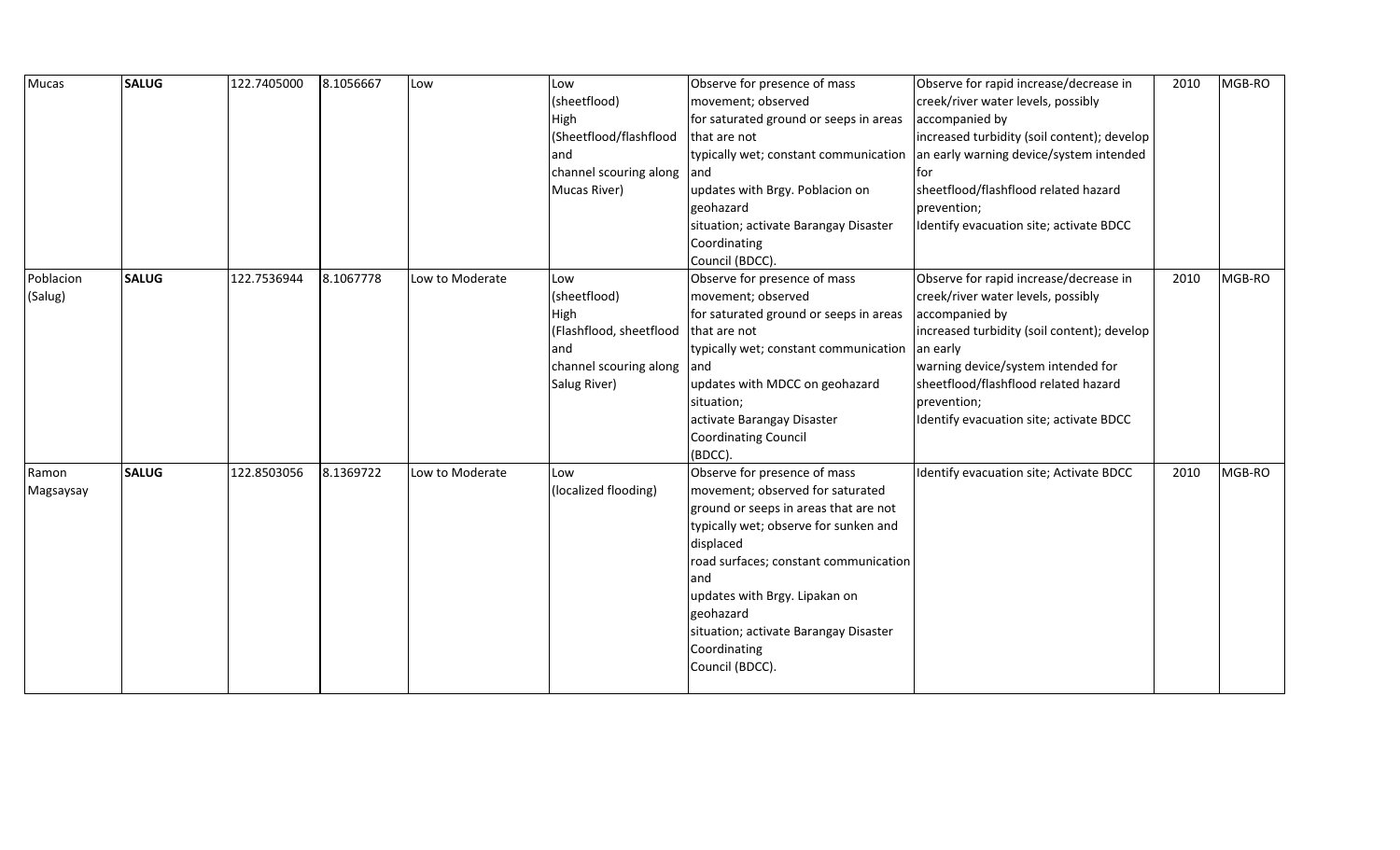| Tambalang | <b>SALUG</b> | 122.7452222 | 8.0695278 | Low                           | None | Observe for presence of mass<br>movement (e.g<br>landslide, tension cracks); Observe for<br>saturated<br>ground or seeps in areas that are not<br>typically wet;<br>constant communication and updates<br>with Brgy.<br>Lanawan; activate Barangay Disaster<br>Coordinating<br>Council (BDCC).                                                                                                                                                                                                                                                                                      | 2010 | MGB-RO |
|-----------|--------------|-------------|-----------|-------------------------------|------|-------------------------------------------------------------------------------------------------------------------------------------------------------------------------------------------------------------------------------------------------------------------------------------------------------------------------------------------------------------------------------------------------------------------------------------------------------------------------------------------------------------------------------------------------------------------------------------|------|--------|
| Tapalan   | <b>SALUG</b> | 122.8583333 | 8.1089167 | Moderate (brgy. proper) None  |      | high (steep slopes along Palandok<br>River; steep road cuts along Magsaysay-<br>Talapan road;<br>gully head) Observe for presence of<br>mass movement (e.g landslide, tension<br>cracks); develop an early warning<br>device/system intended for<br>landsliderelated hazard<br>prevention/mitigation; Observe for<br>saturated ground or seeps in areas that<br>are not typically wet; Observe for<br>sunken and displaced road surfaces;<br>constant communication and updates<br>with Brgy. Ramon Magsaysay; activate<br><b>Barangay Disaster Coordinating Council</b><br>(BDCC). | 2010 | MGB-RO |
| Ipilan    | <b>SALUG</b> | 122.8432222 | 8.0974722 | None to low (brgy.<br>proper) | None | moderate ( creek channel, road cuts<br>and steep slopes); Observe for<br>presence of mass movement; constant<br>communication and updates with<br>Brgy.Lipakan/Bacong on geohazard<br>situation; activate Barangay Disaster<br>Coordinating Council (BDCC).                                                                                                                                                                                                                                                                                                                         | 2010 | MGB-RO |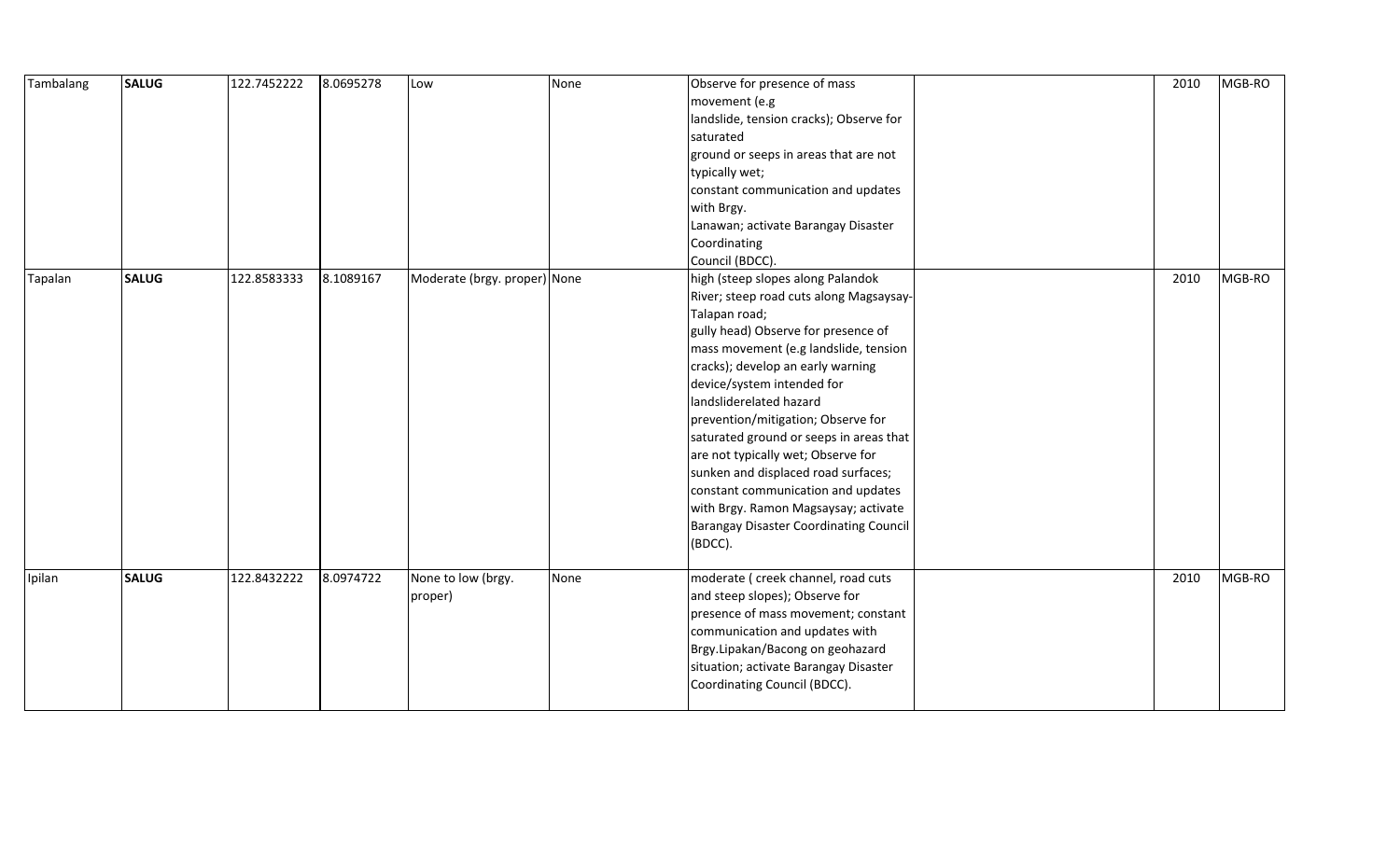| Lanawan | <b>SALUG</b> | 122.7453611 | 8.0885833 | Low to Moderate                                                                                                                               | None to low (brgy.<br>proper)                          | Observe for presence of mass<br>movement (e.g<br>landslide, tension cracks); Observe for<br>saturated ground or seeps in areas that in creek/river water levels, possibly<br>are not typically wet; Observe for<br>sunken and displaced road surfaces;<br>constant communication and updates<br>with Brgy.<br>Poblacion; activate Barangay Disaster<br>Coordinating Council (BDCC).                                                              | Low (sheet flood within rice<br>paddies) Moderate (River draining the<br>area) Observe for rapid increase/decrease<br>accompanied by increased turbidity (soil<br>content); Activate BDCC                                                                                                  | 2010 | MGB-RO |
|---------|--------------|-------------|-----------|-----------------------------------------------------------------------------------------------------------------------------------------------|--------------------------------------------------------|--------------------------------------------------------------------------------------------------------------------------------------------------------------------------------------------------------------------------------------------------------------------------------------------------------------------------------------------------------------------------------------------------------------------------------------------------|--------------------------------------------------------------------------------------------------------------------------------------------------------------------------------------------------------------------------------------------------------------------------------------------|------|--------|
| Pukay   | <b>SALUG</b> | 122.7862222 | 8.0805833 | Low to moderate (brgy.<br>center); High (steep<br>valley side, road cut and (flashflood along creeks)<br>steep ridge slope and<br>gully head) | None (brgy.<br>center);Moderate<br>draining the area.) | Monitor and observe for presence of<br>mass movement along road cut and<br>steep valley side; develop an early<br>warning device/system intended for<br>landslide related hazard prevention;<br>in areas that are not typically wet;<br>observe for sunken and displaced road<br>surfaces; constant communication and<br>updates with Brgys. Liguac/Binoni on<br>geohazard situation; activate Barangay<br>Disaster Coordinating Council (BDCC). | Observe for rapid increase/decrease in<br>creek/river water levels, possibly<br>accompanied by increased turbidity (soil<br>content); develop an early warning<br>device/system intended for flashflood<br>observed for saturated ground or seeps related hazard prevention; Activate BDCC | 2010 | MGB-RO |